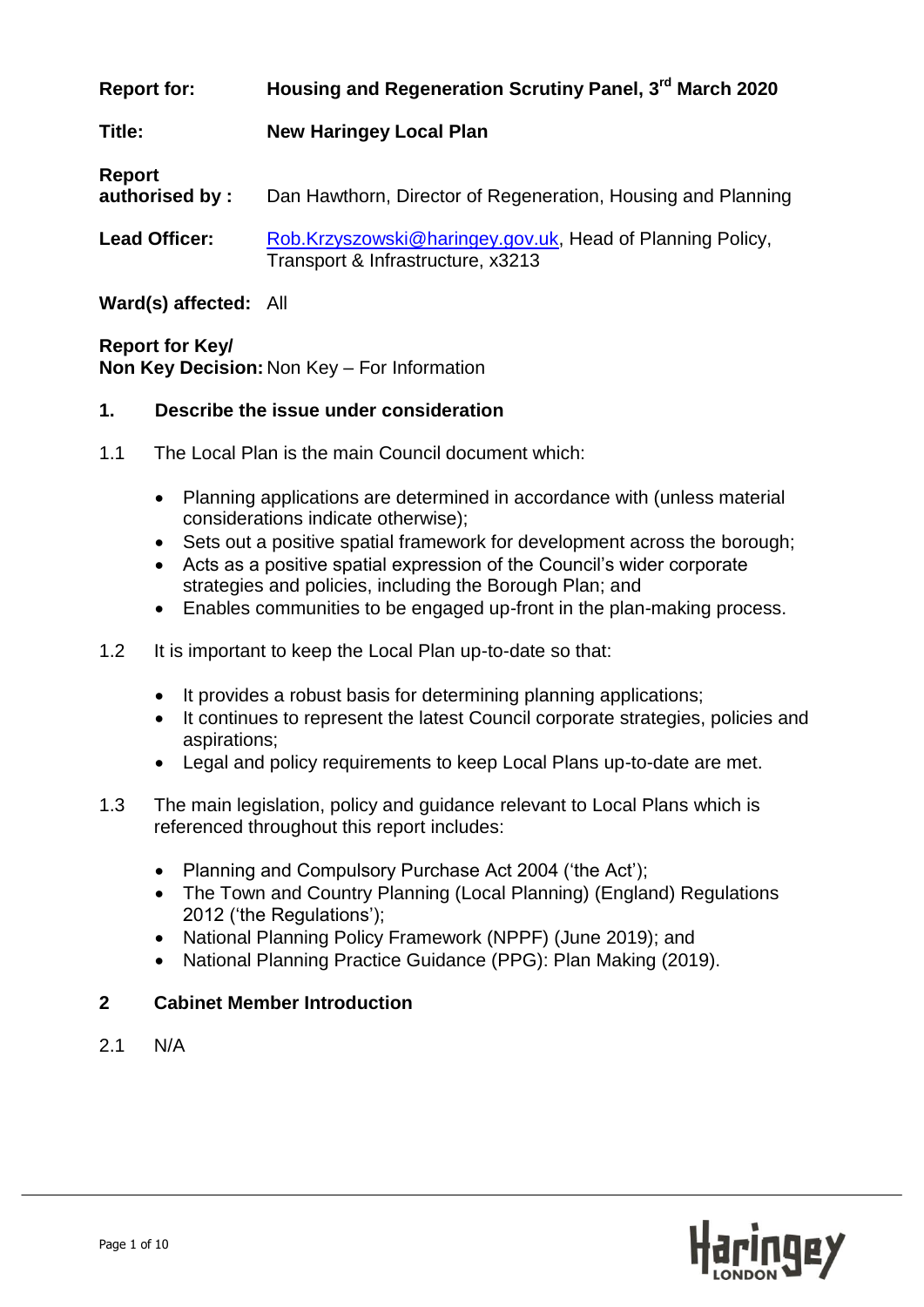## **3 Recommendations**

3.1 This report is for information only.

## **4 Reasons for decision**

4.1 N/A

# **5 Alternative options considered**

5.1 N/A

## **6 Background information**

#### National legislation, policy and guidance

- 6.1 The Act states that the Council "must keep under review their [Local Plans]" and "may at any time prepare a revision of a [Local Plan]" (S17(6) and 26(1)). In preparing a Local Plan the Council must have regard to "national policies and advice contained in guidance issued by the SoS", the London Plan, and the "resources likely available for implementing the proposals in the document" (S19(2)).
- 6.2 Local Plans are legally required to be reviewed every five years (Regulation 10A). The NPPF states that "Reviews should be completed no later than five years from the adoption date of a plan, and should take into account changing circumstances affecting the area, or any relevant changes in national policy".
- 6.3 The NPPF states (paragraphs 15-16, emphasis added):

"The planning system should be genuinely plan-led. Succinct and up-to-date plans should provide a positive vision for the future of each area; a framework for addressing housing needs and other economic, social and environmental priorities; and a platform for local people to shape their surroundings."

"Plans should:

- a) be prepared with the objective of contributing to the achievement of **sustainable development**;
- b) be prepared positively, in a way that is **aspirational but deliverable**;
- c) be shaped by early, proportionate and **effective engagement** between plan-makers and communities, local organisations, businesses, infrastructure providers and operators and statutory consultees;
- d) contain policies that are **clearly written** and unambiguous, so it is evident how a decision maker should react to development proposals;
- e) be **accessible** through the use of digital tools to assist public involvement and policy presentation; and
- f) serve a clear purpose, **avoiding unnecessary duplication** of policies that apply to a particular area (including policies in this Framework, where relevant)."
- 6.4 Local Plans must pass an "examination" stage where an independent inspector checks whether the Council has followed the correct procedure and passed the

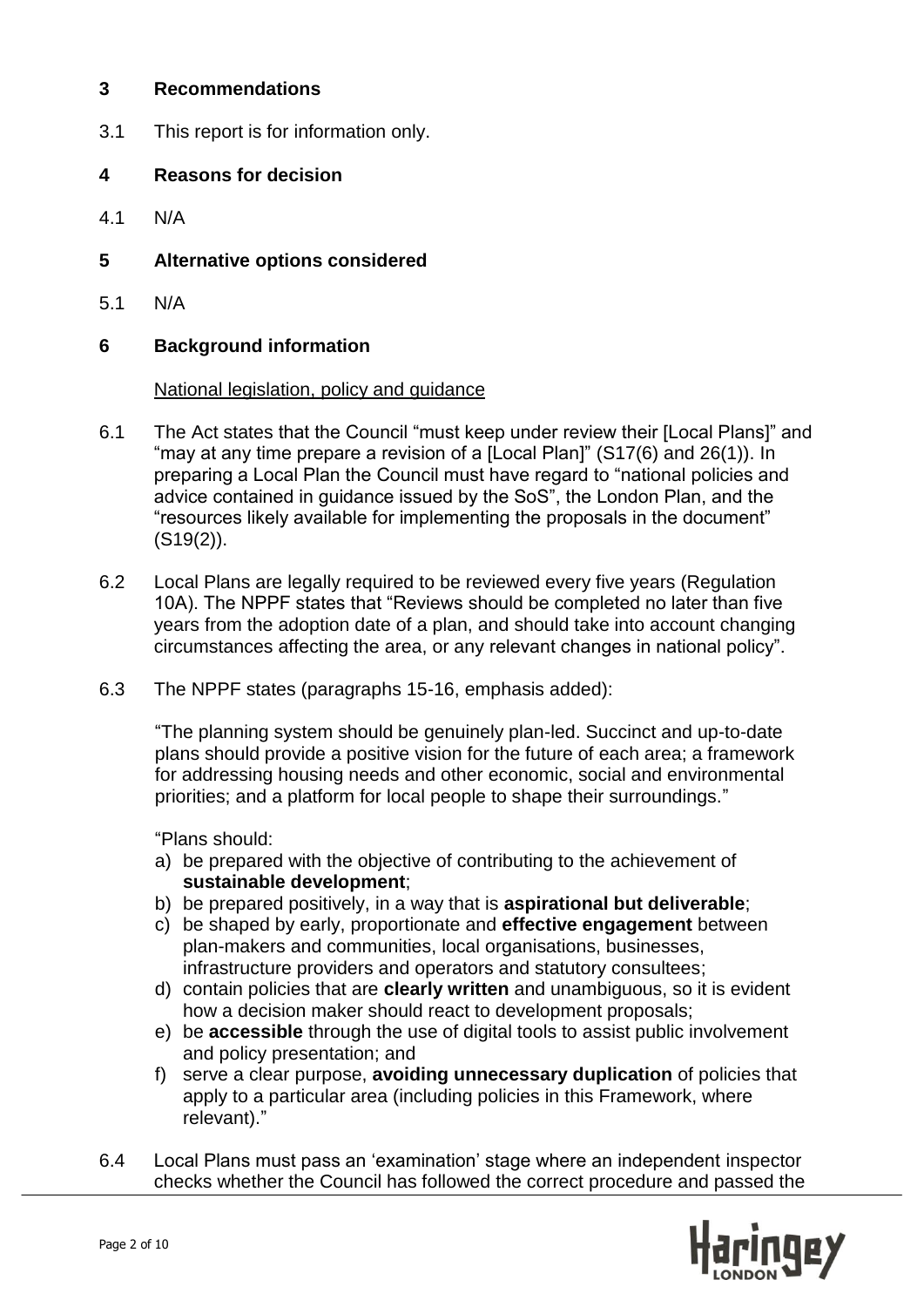"tests of soundness", whilst allowing residents, developers and other third parties to put forward representations on these matters. The NPPF sets out the 'tests of soundness' which are (paragraph 35):

- **Positively prepared** i.e. meeting objectively assessed needs;
- **Justified** i.e. taking into account reasonable alternatives and based on proportionate evidence;
- **Effective** i.e. deliverable and based on effective joint cross-boundary working; and
- **Consistent with national policy** i.e. in accordance with the NPPF.
- 6.5 Further national guidance on Local Plans is provided in the PPG on Plan Making.
- 6.6 On 16 November 2017 the Secretary of State (SoS) made a Written Ministerial Statement setting out the importance of having up-to-date Local Plans in place. It stated "Where local planning authorities continue to fail to produce a plan to provide certainty to their community on where future development will be brought forward, we will use our intervention powers to ensure plans are put in place". This coincided during 2017 and 2018 with letters from the SoS to a number of Councils to warn of the SoS"s powers of intervention if new Local Plans were not progressed.
- 6.7 On 18 June 2019 the SoS wrote to the Chief Executive of the Planning Inspectorate to state "the importance of being pragmatic in getting plans in place… We support and expect Inspectors to work with LPAs to achieve a sound plan, including by recommending constructive main modifications in line with national policy".

## Existing Haringey Local Plan (2017)

- 6.8 The existing adopted Haringey Local Plan was updated/adopted in July 2017 comprising the following documents. These documents are expected to be completely replaced by the New Haringey Local Plan in a single document:
	- **Strategic Policies;**
	- **Development Management (DM) Development Plan Document (DPD);**
	- **Site Allocations Development Plan Document (DPD); and**
	- **Tottenham Area Action Plan (AAP).**
- 6.9 Other existing and emerging planning policy documents which currently or will make up the statutory "Development Plan" in Haringey alongside the Local Plan include:
	- **North London Waste Plan (NLWP)** currently at the examination stage, scheduled for adoption in 2020;
	- **Wood Green Area Action Plan (AAP)** a "Preferred Option" draft was consulted on in February 2018 with a "Proposed Submission" draft to be consulted on in 2020 before it is submitted for examination;
	- **Highgate Neighbourhood Plan** adopted in July 2017;

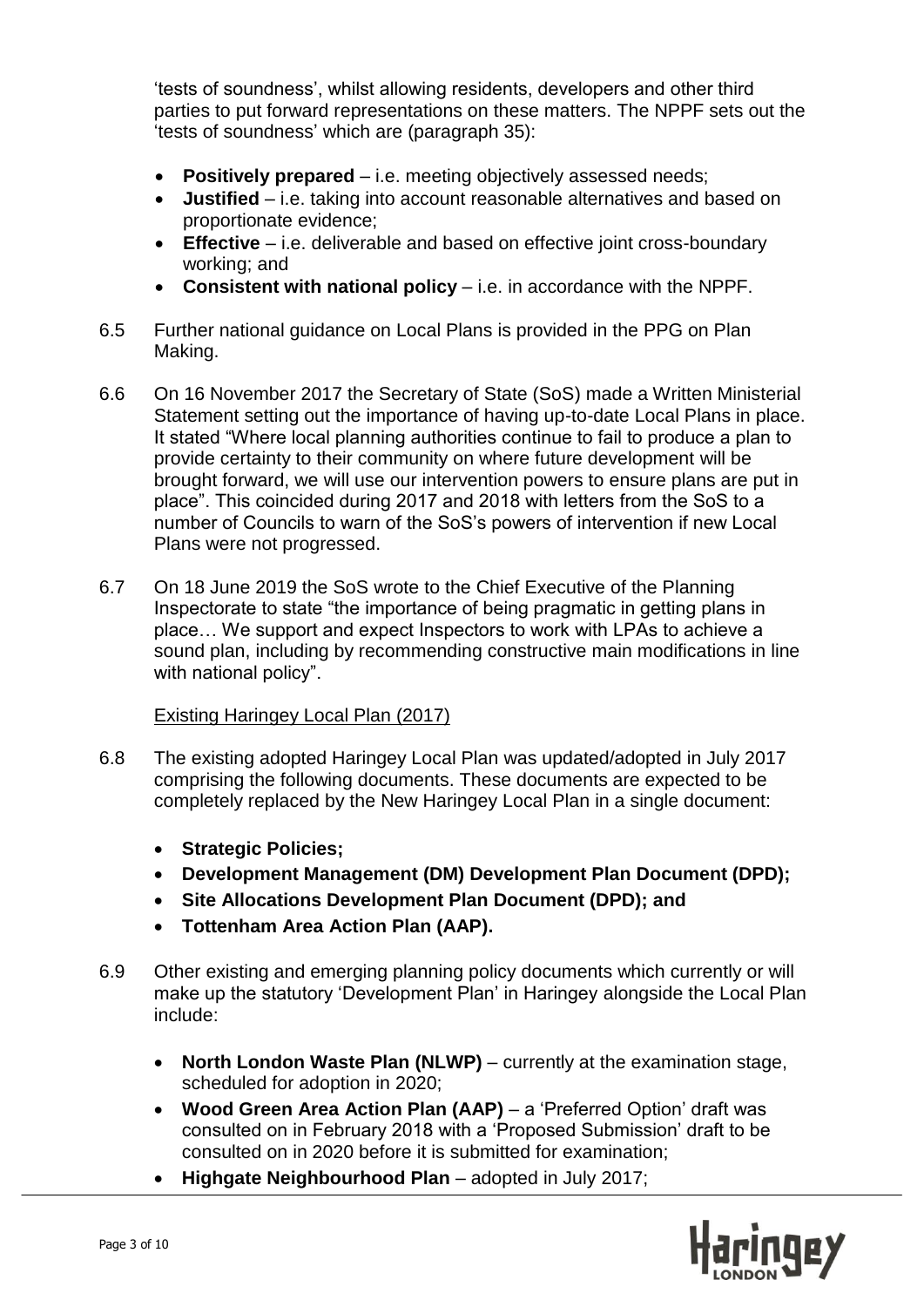- The **Neighbourhood Forums** in **Crouch End** and in **Finsbury Park and Stroud Green** are also working on drafting Neighbourhood Plans; and
- **The London Plan** adopted in March 2016, to be replaced by the Draft New London Plan in 2020, see following section.

## Draft New London Plan (2020)

- 6.10 The Act states that Local Plans in London "must be in general conformity with" the London Plan (S24(1)). The Mayor of London responds to the Local Plan throughout its consultation stages makes a statement on general conformity. If there are concerns about conformity, the independent inspector for the Local Plan examination could take the view that the Local Plan does not meet this legal test and cannot proceed.
- 6.11 Since 2016 the Mayor of London has been preparing a Draft New London Plan. The key milestones for this are:
	- **November 2017** Draft New London Plan published for public consultation
	- **March 2018** Haringey"s response to the consultation was considered in a report by the Housing & Regeneration Scrutiny Panel
	- **July 2018** Submitted for examination in public
	- **January – May 2019** Examination hearings
	- **July 2019** Consolidated changes version published
	- October 2019 Panel Inspectors' report published, examination closed
	- **December 2019** Submitted to the SoS and published an "Intend to Publish' version – some of the Inspectors' recommendations were accepted, others weren"t
	- **December 2019** SoS wrote to the Mayor saying he will respond by 17 February 2020
	- **February 2020**  SoS wrote to the Mayor saying he will respond by 16 March 2020
	- **February / March 2020** Lay before London Assembly
	- **March 2020** Publish (adopt) new London Plan
- 6.12 The key chapters / policies in the new London Plan include:
	- **Good Growth objectives**
	- **Spatial Development Patterns & Opportunity Areas** Wood Green & Lee Valley Opportunity Areas
	- **Design** inclusivity, accessibility, tall buildings
	- **Housing** targets, affordability, tenure, viability, size mix
	- **Social Infrastructure** health, education, play, sport
	- **Economy** offices, workspace, industry, retail)
	- **Heritage & Culture** conservation areas, creative industries, night time economy
	- **Green Infrastructure & Natural Environment** open space, urban greening, biodiversity
	- **Sustainable Infrastructure** air quality, greenhouse gas emissions, digital, waste, flooding
	- **Transport** healthy streets, cycling, car parking

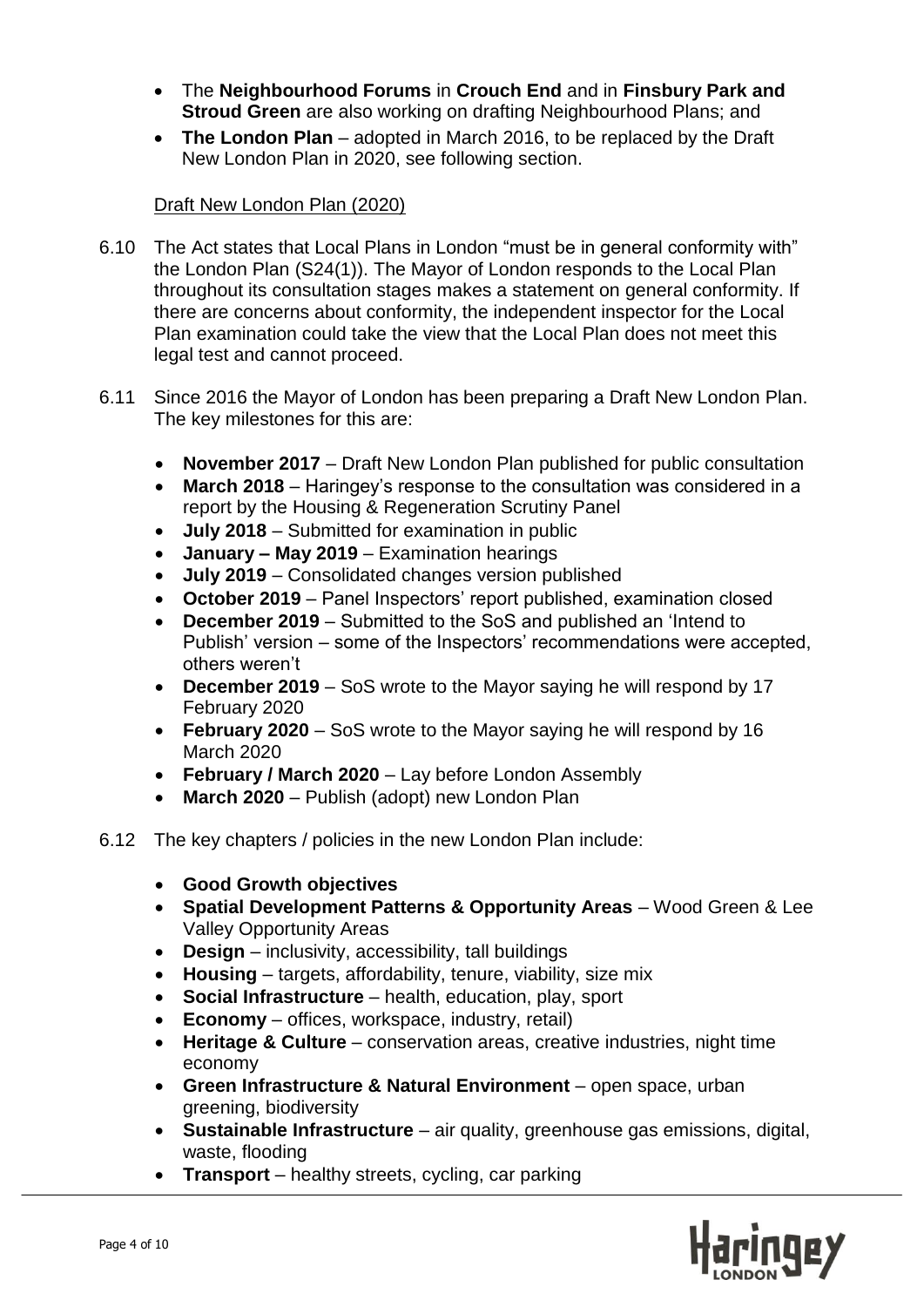6.13 Whilst the Draft New London Plan sets a range of targets and policy requirements for any new Haringey Local Plan, of particular note is the housing target. The existing adopted London Plan (2016) set Haringey"s current housing target at 1,502 homes per year. The Draft New London Plan (2017) proposed to increase this to 1,958. Haringey and many other London Boroughs objected to the significantly increased housing targets and in response the Inspectors" Report recommended the target be revised to 1,592. The Mayor has accepted this recommendation.

#### New Haringey Local Plan

#### *Scope & Structure*

- 6.14 As set out above, it is expected that the existing Local Plan documents (Strategic Policies, DM Policies, Site Allocations, Tottenham AAP) are expected to be completely replaced by the New Haringey Local Plan in a single document.
- 6.15 The New Haringey Local Plan will be structured based on the Borough Plan priorities **Housing**, **People**, **Place** and **Economy**.
- 6.16 As the Draft New London Plan is expected to become part of the statutory Development Plan once it is published (adopted) in March 2020, the New Haringey Local Plan does not need to duplicate policies in the London Plan which the Council is satisfied accords with its own objectives and aspirations.
- 6.17 Therefore, within the structure of the Borough Plan priorities, the New Haringey Local Plan will, to an extent, follow a similar structure to, and signpost policies in, the new London Plan, listed above.
- 6.18 However, many policies do require a locally-specific Haringey variation to ensure the New Haringey Local Plan policies are compatible with the Council"s wider corporate strategies and policies. These locally-specific policies will require a substantial local evidence base to justify a Haringey-specific approach.
- 6.19 Key areas of focus for Haringey-specific policies would include affordable housing, environmental standards, site allocations amongst others. It will also be important for other Council evidence base documents and strategies to support and inform the Local Plan, such as the Housing Strategy, the Economic Development Strategy, Transport Strategy, Physical Activity and Sports Strategy, Climate Change Action Plan etc.

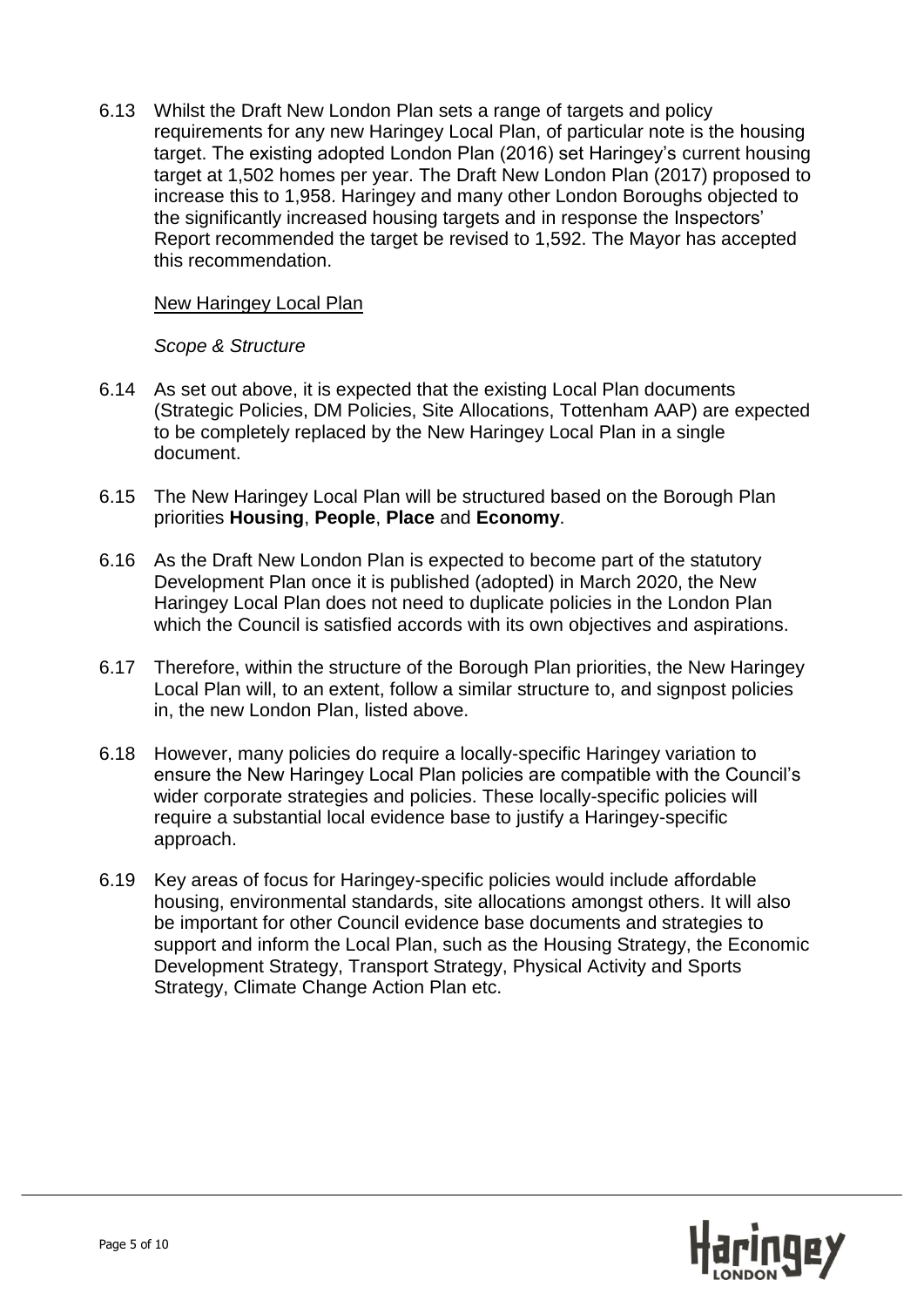#### *Evidence Base*

- 6.20 Officers are still considering the scope of the evidence base required to support the new Haringey Local Plan but the documents required are likely to include (non-exhaustive):
	- **Whole Plan Viability Assessment** (including Affordable Housing);
	- **Strategic Housing Market Assessment (SHMA)**;
	- **Gypsy & Traveller Accommodation Needs Assessment (GTANA)**;
	- **Strategic Housing Land Availability Assessment (SHLAA)**;
	- **Small Sites Study**;
	- **Employment Land Review / Need & Availability Study (ELR/ELNA)**;
	- **Retail & Leisure Needs Study (RLNS)**;
	- **Open Space, Sports & Recreation / Green Grid / Playing Pitch Studies**;
	- **Strategic Flood Risk Assessment (SFRA), Surface Water Management Plan (SWMP) and Sequential & Exception Site Testing**;
	- **Transport Assessment / Study**;
	- **Archaeological Priority Area (APA) Review**; and
	- **Infrastructure Delivery Plan (IDP) / Infrastructure Funding Statement (IFS)**.

*Sustainability, Habitats, Health & Equalities: The Integrated Impact Assessment (IIA)*

- 6.21 With regard to sustainability, the Act requires Local Plans to:
	- "include policies designed to secure that the development and use of land in the LPA"s area contribute to the mitigation of, and adaptation to, **climate change**" (S19(1A));
	- "carry out an **appraisal of the sustainability** of the proposals… [and] prepare a report of the findings of the appraisal" (S19(5)); and
	- "exercise the function with the objective of contributing to the achievement of **sustainable development**" (S39(2)).
- 6.22 An Integrated Impact Assessment (IIA) will be prepared and updated alongside each iteration of the New Haringey Local Plan to ensure the impacts on the following are fully considered, as required by legislation, policy and guidance:
	- **Strategic Environmental Assessment / Sustainability Appraisal (SEA/SA)** – required by The Environmental Assessment of Plans and Programmes Regulations 2004 and the PPG on SEA/SA;
	- **Habitats Regulations Assessment (HRA)** required by the Conservation of Habitats & Species Regulations 2017 and the PPG on Appropriate Assessment;
	- Health Impact Assessment (HIA) recommended by the PPG on Healthy & Safe Communities;
	- **Equalities Impact Assessment (EqIA)**  required by the Equality Act 2010.

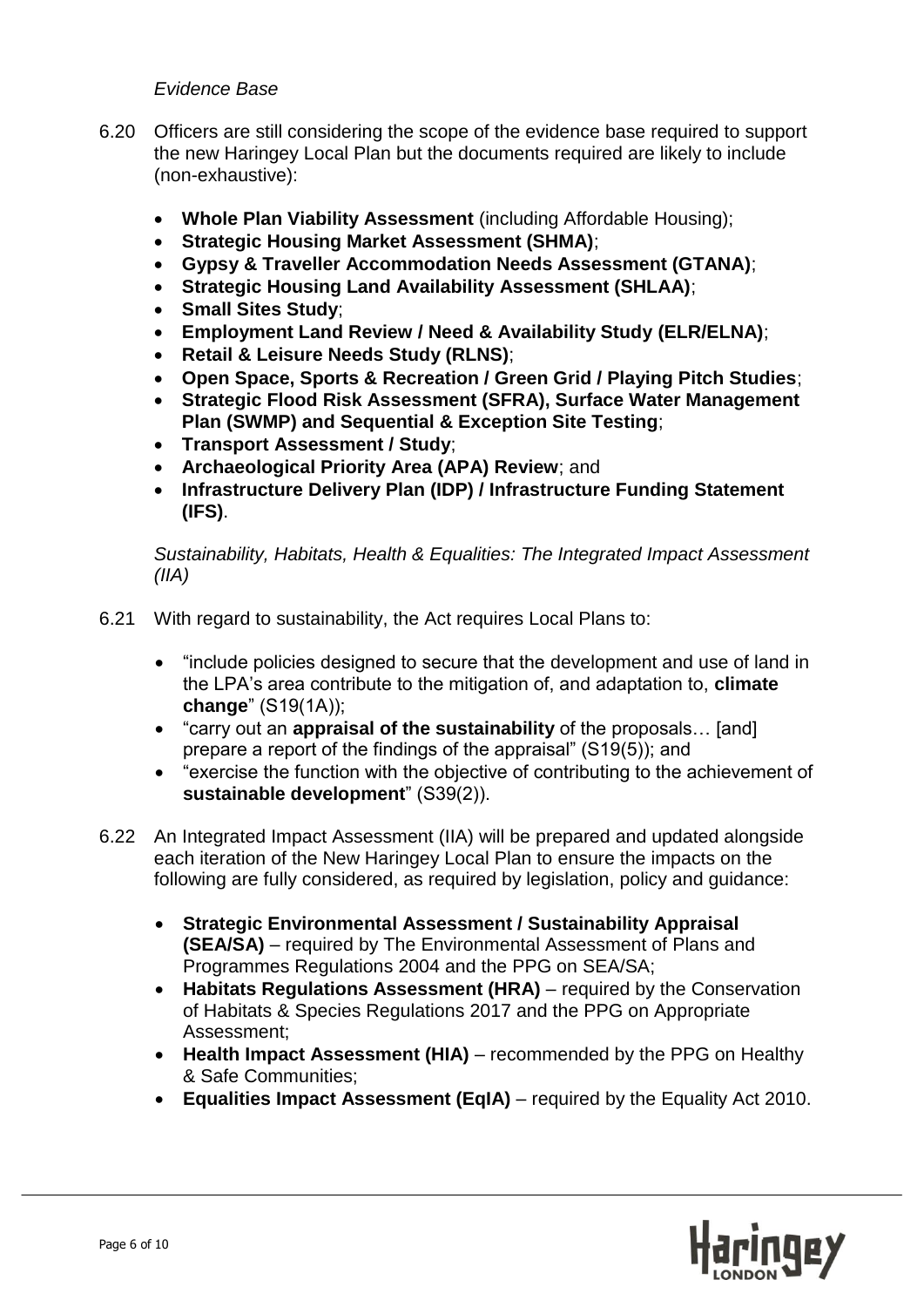*Process and timetable*

- 6.23 The Act requires Local Plans to "be prepared in accordance with the Local Development Scheme" (LDS) (S19(1)).
- 6.24 The Council"s latest LDS was published in November 2019 and indicates a timetable for the New Haringey Local Plan as set out in the following table.
- 6.25 The Issues and Options consultation document (working title "First Steps") will set out the key policy areas to be addressed by the New Haringey Local Plan, ask open questions and seek views on reasonable options available to the Council, before the Local Plan and its policies are actually drafted. The First Steps consultation will also include a 'Call for Sites' to help inform new site allocations for new development.

| <b>Dates</b>                        | <b>Document</b>                                                 | <b>Regulation</b> | <b>IIA Stage</b>                                              | <b>Notes</b>                                                                                                          |
|-------------------------------------|-----------------------------------------------------------------|-------------------|---------------------------------------------------------------|-----------------------------------------------------------------------------------------------------------------------|
| March-<br><b>May 2020</b>           | <b>Issues &amp; Options</b><br>consultation                     | Pre-Reg 18        | Stage A setting<br>context.<br>objectives,<br>baseline, scope | Likely to be<br>published after the<br><b>GLA Pre-Election</b><br>Period                                              |
| October-<br><b>December</b><br>2020 | <b>Draft Local Plan</b><br>consultation                         | Reg 18            | Stage B<br>reasonable<br>alternatives,<br>assessing effects   |                                                                                                                       |
| <b>April-June</b><br>2021           | <b>Proposed Submission</b><br><b>Local Plan</b><br>consultation | Reg 19            | Stages C&D<br>report &<br>consultation                        |                                                                                                                       |
| July-<br><b>December</b><br>2021    | <b>Submission &amp;</b><br><b>Examination</b>                   | Reg 22-25         |                                                               | Including<br>consulting on<br>proposed<br>modifications,<br>followed by<br>Inspector's report<br>&<br>recommendations |
| <b>February</b><br>2022             | <b>Adoption</b>                                                 | Reg 26            | Stage E report &<br>monitoring                                |                                                                                                                       |

## *Risks*

- 6.26 There are a number of risks to the delivery of the New Haringey Local Plan and its timetable, which include:
	- **Government reforms** e.g. the imminent Accelerated Planning White Paper;
	- **Brexit & market uncertainty**;
	- **SoS final response to the London Plan**;
	- Decisions on **Crossrail 2** stations;
	- Joint working with neighbouring boroughs and other statutory bodies through the statutory **Duty to Cooperate**;
	- **Staff, resources & competing work demands** on the Planning Policy Team;
	- **Planning Inspectorate** resources, timetabling & handling of the examination;
	- **Conformity with the NPPF & London Plan**; and

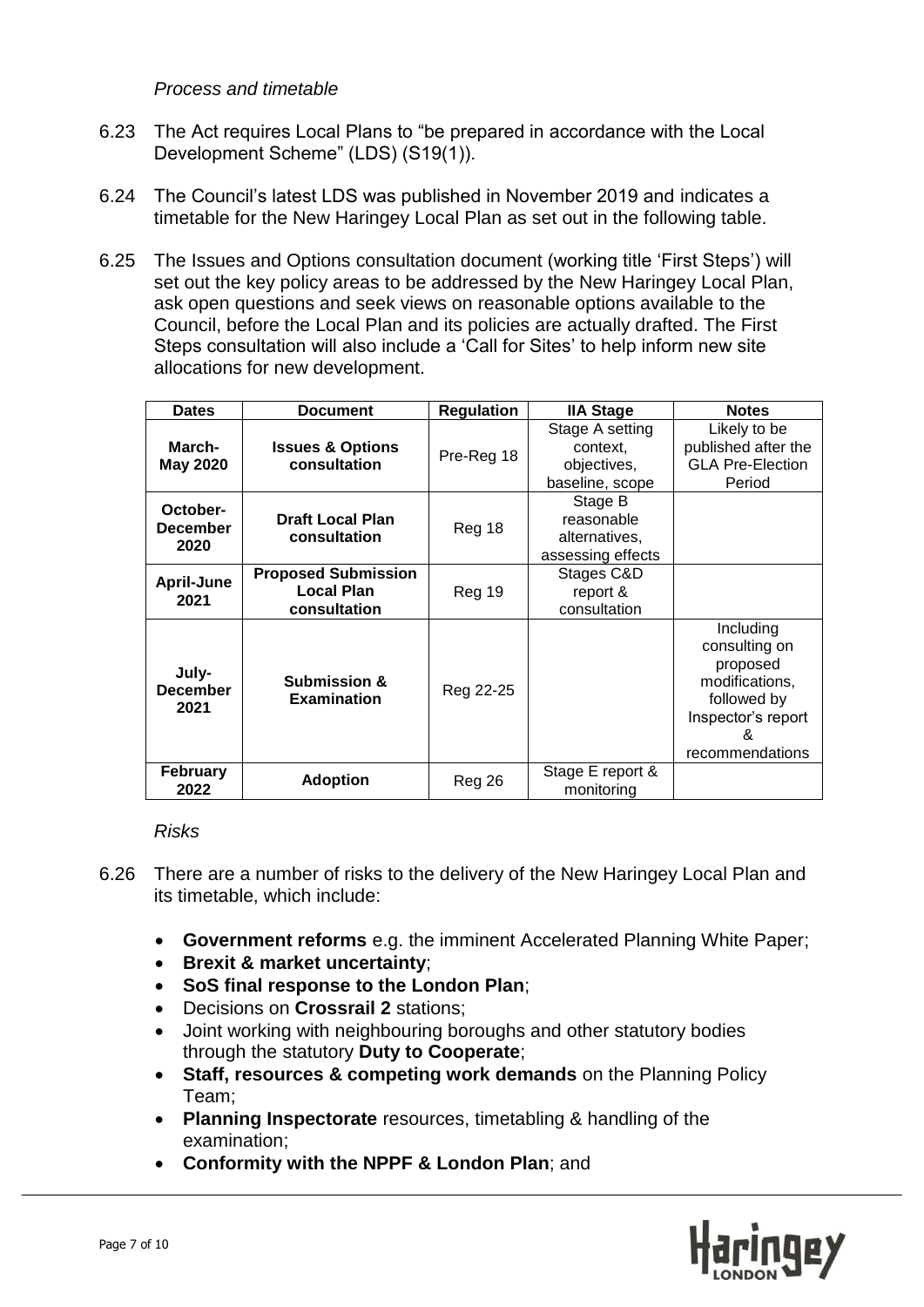Achieving the **housing target** and being able to demonstrate a **5 Year Housing Land Supply (5YHLS)** of "deliverable" sites.

*Engagement with Members, Communities & Statutory Bodies*

- 6.27 Planning policy, including the Local Plan, currently sits within the portfolio of the Cabinet Member for Climate Change and Sustainability.
- 6.28 Regulatory Committee"s Responsibility for Functions includes making informal recommendations to the Cabinet and Full Council on Local Plan documents.
- 6.29 A "Member Working Group" for the New Haringey Local Plan will be set up to maintain ongoing informal engagement with a group of Members. The details of this are to be confirmed and may be made up of / reflect the composition of Regulatory Committee, given its existing Responsibility for Functions and representative composition.
- 6.30 The Act requires the Local Plan to be prepared in compliance with the Council"s Statement of Community Involvement (SCI, March 2017) (S19(3)). The SCI sets out the aim that consultation will be:
	- Effective:
	- Transparent;
	- Proportional:
	- Inclusive:
	- Accountable; and
	- Coherent.
- 6.31 The Issues & Options / First Steps consultation will be supported by a Communications & Engagement Plan to ensure compliance with the SCI and to secure the widest and most diverse engagement as possible. The Communications & Engagement Plan is likely to include:
	- Council website articles, banners and webpages;
	- Specialist interactive digital platform / questionnaire;
	- Social media;
	- Video:
	- Press release:
	- Local newspaper notices;
	- Haringey People & Haringey Extra articles;
	- Emails/letters sent to those on the Planning Policy consultation database, Members, MPs;
	- Availability of documents in local libraries;
	- All Member Briefing;
	- Diversity monitoring; and
	- Drop-ins and/or themed workshops on topics such as (to be confirmed):
		- o Affordable housing;
		- o Affordable workspace;
		- o Environment/sustainability standards;
		- o Liveability; and
		- o Engagement with young people.

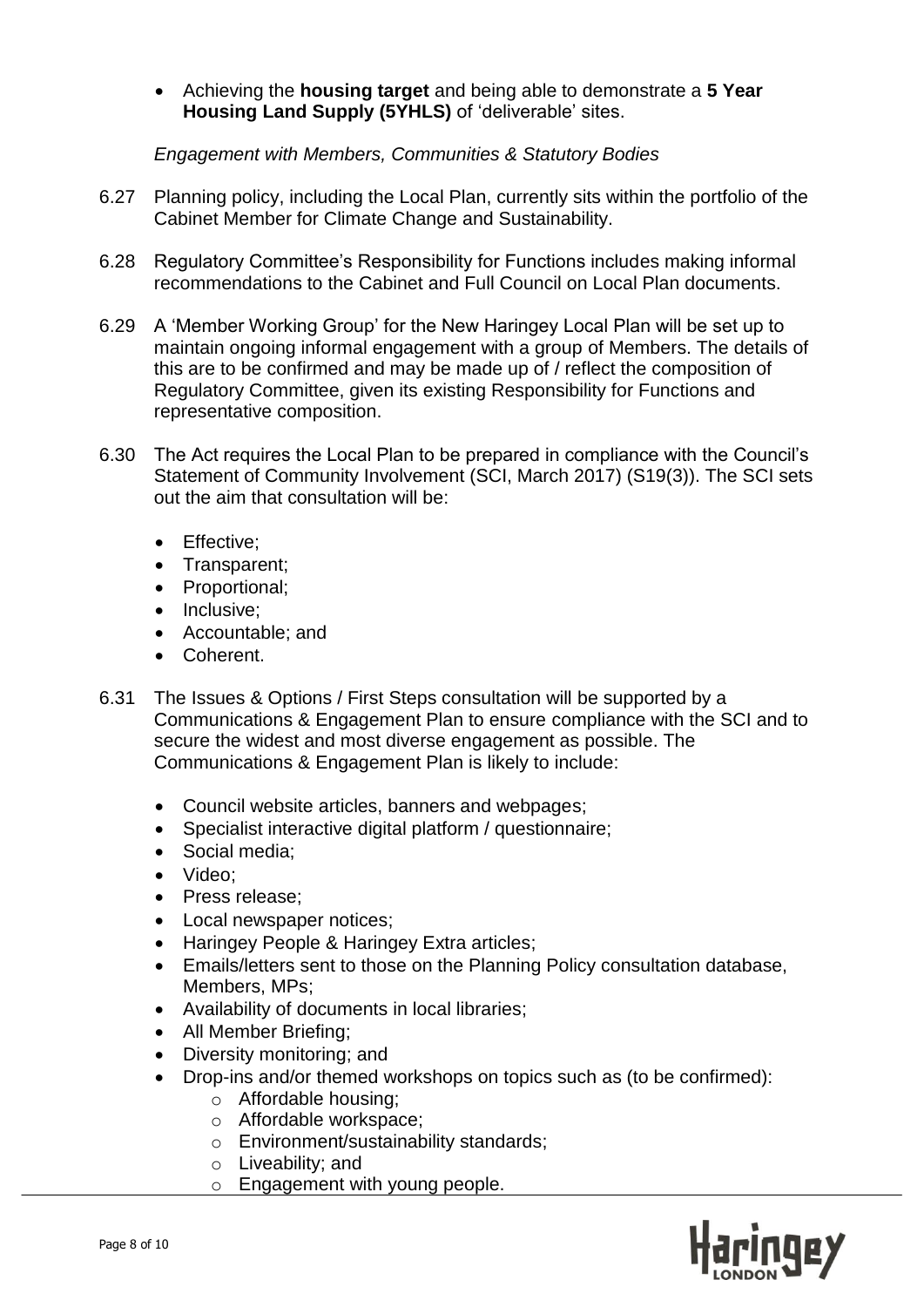6.32 The Act requires the Council to fulfil its statutory "duty to cooperate" with "prescribed bodies", including neighbouring boroughs and Government agencies, requiring the Council to "engage constructively, actively and on an ongoing basis" relating to "strategic matter[s]" which include cross-borough and strategic infrastructure issues (S33A).

## **7 Contribution to strategic outcomes**

- 7.1 The New Haringey Local Plan is cross-cutting and contributes to all the Borough Plan priorities of Housing, People, Place and Economy and the Borough Plan Equality Principles and the Pledges on Residents" Engagement, Voluntary & Community Sector and Businesses are highly relevant.
- 7.2 The Year 1 and Year 2 Delivery Plans for the Housing Priority include "Deliver new Local Plan" as the first delivery priority under Outcome 1) Objective a).

## **8 Statutory comments**

## **Finance**

- 8.1 The Local Plan requires an ongoing budget for staff, evidence base and consultation costs which is to be met within the Planning Policy Team budget.
- 8.2 A new position of Planning Policy Team Manager is to be re-established and recruited to for starting in the new financial year 2020/21.

#### **Procurement**

8.3 Where evidence base documents cannot be completed within the Planning Policy Team or within other teams in the Council, the relevant procurement process will be followed to commission and manage external consultants to undertake the work. Joint cross-borough working will also be considered where relevant and practical.

## **Legal**

8.4 The main legislation, policy and guidance relevant to Local Plans is summarised throughout this report.

## **Equality**

8.5 As mentioned in section 6 of this report, the Local Plan will be subject to an Integrated Impact Assessment (IIA) throughout every stage of the process which includes equalities impacts.

## **9 Use of Appendices**

N/A

## **10 Local Government (Access to Information) Act 1985**